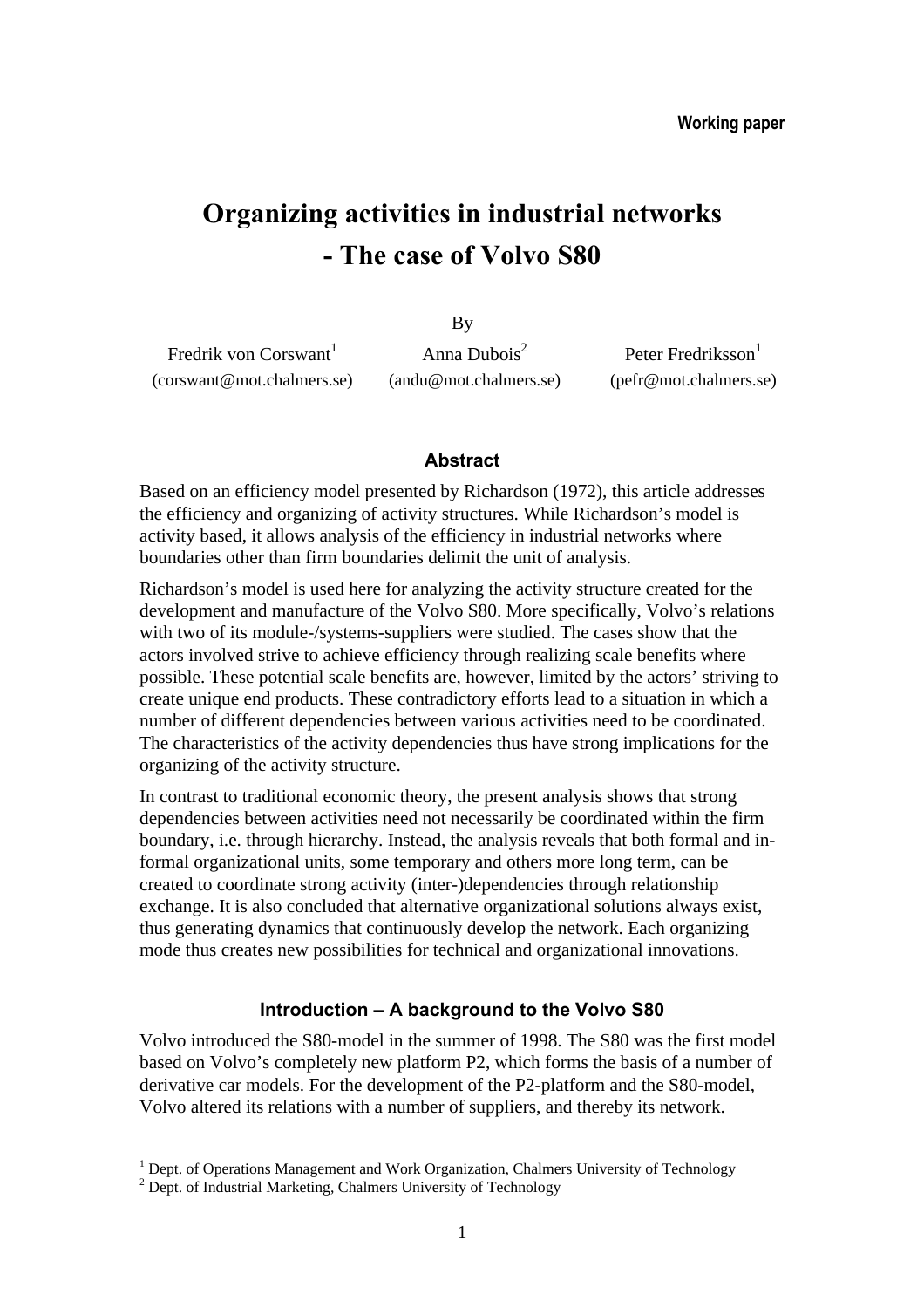This development began in the crisis following Volvo's and Renault's break-up in 1994. Over a period of a little more than two years, the two companies had invested many resources in a joint platform. When the cooperation was terminated, Volvo had no platform of its own and very scarce financial resources. This situation was very serious in view of the car industry's requirement of frequent product renewal – especially since at that time, Volvo was among the smallest "independent" car manufacturers in the world.

Volvo realized that a new way of working was required in order to develop a new platform within a reasonable time frame. Volvo therefore studied other car manufacturers' recent changes in product architecture, internal organization and supplier relations. Volvo was especially inspired by Chrysler – a company that had recovered tremendously well after a severe crisis. The change undertaken by Chrysler was the division of the car into a number of building blocks, i.e. modules, the majority of which were developed and manufactured by suppliers. Their development work was organized in cross-functional teams, in which the module-suppliers played an important and active role.

These ideas formed the basis of the changes Volvo initiated regarding internal conditions and network characteristics, both in the areas of product development and manufacturing. By dividing the S80-model into a number of modules, Volvo could outsource some of them and thereby parallelize and shorten the product development work. The suppliers could then contribute time and financial resources and thereby reduce the pressure on Volvo. Another benefit was that Volvo could profit from experiences gained by the suppliers when working with other car manufacturers in other development projects. Volvo organized the development project in cross-functional teams, called module teams, in which the suppliers played an important role.

Manufacturing activities were changed in a similar way. The suppliers responsible for one or several modules established local module assembly units in Volvo's proximity. In these module assembly units (MAUs), the suppliers assemble the product modules directly on Volvo's orders and within a very short time frame.

A few of Volvo's suppliers have thus taken a large measure of responsibility for the development and manufacturing activities related to product modules. Strong dependencies between the companies' activities have therefore been created. This article discusses these activity (inter-)dependencies based on a theoretical model introduced by Richardson (1972). The aim is to analyze the efficiency and organizing of an activity structure with strong interdependencies that cross firm boundaries.

# **Frame of reference – Richardson's efficiency model**

Efficiency is a term that has been defined and used in many different situations (see Torvatn 1996). Regardless of the exact definition, efficiency is always based on a relationship between output and input. A system boundary that defines output and input is therefore always required when analyzing efficiency. Economic theory has traditionally used the firm boundary, which is assumed to separate the firm from supply- and demand-markets, as a system boundary. Contrary to this prevailing view, this article uses an activity-based efficiency model presented by Richardson (1972). Through its focus on activities, not actors or firms, this model can be used for analysis even where the firm boundary is not used for delimiting the unit of analysis.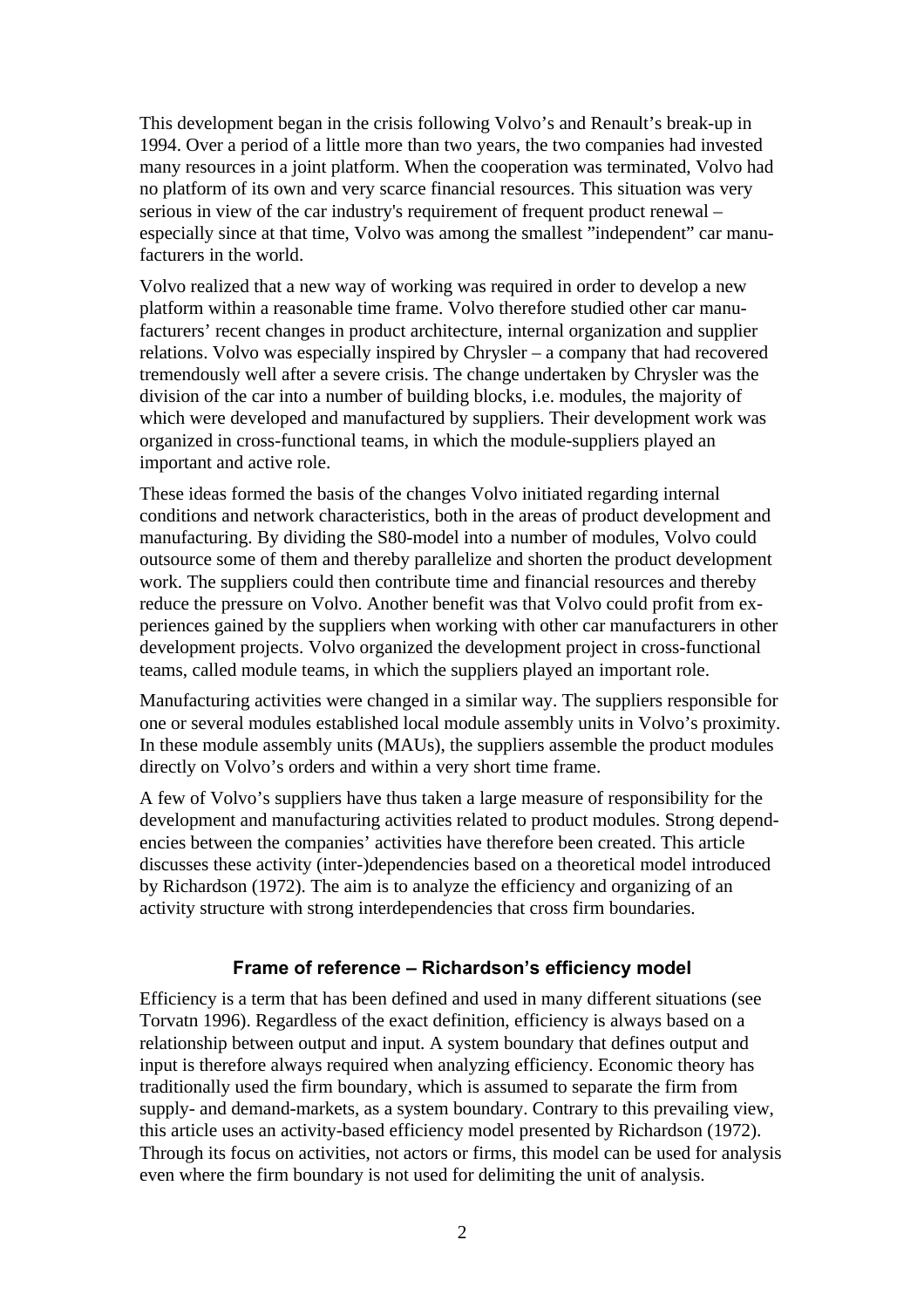Activities can, according to Richardson (1972), be coordinated through market exchange, internal coordination (hierarchy) or relationship exchange. The most efficient form of coordination is determined by the dependencies between the activities (and the resources they activate) inherent in each situation.

One type of dependency can be identified when activities can, at least to some extent, use the same type of resource when being performed. Such activities are labeled *similar activities* (ibid:889) and can give scale benefits. Activities can also be sequentially dependent, which means that they must be performed in a certain order. Such activities are labeled *complementary activities* (ibid:889). Moreover, if two complementary activities are specific in relation to each other, i.e. if they are qualitatively and/or quantitatively adjusted to each other, Richardson uses the term *closely complementary activities*.

Based on combinations of these types of activity dependencies, Richardson identifies appropriate forms of coordination (see Figure 1). *Market exchange* is appropriate when two activities are dissimilar (i.e. they cannot use the same type of resource) and complementary (but not closely complementary). *Internal coordination* through hierarchy is most efficient when activities are closely complementary and similar, or dissimilar when they are not related to scale benefits elsewhere. Finally, relationship exchange is an efficient coordination form when two activities are closely complementary and dissimilar (Richardson 1972).



**Coordination** 

**form**

#### **Appropriate when:**

The activities A and B are complementary and dissimilar.

The activities A and B are closely complementary and (a) similar or (b) dissimilar when they are not related to scale benefits elsewhere.

The activities  $\mathrm{A}_1$  and  $\mathrm{B}$  are closely complementary and dissimilar. The activities  $A_1$  and  $A_{2-n}$  are similar.

#### *Figure 1. Three coordination forms according to Richardson (1972).*

Coordination through relationship exchange implies that scale benefits can be achieved when performing activities, if similarities with activities in other activity chains are utilized. This is illustrated by the activities  $A_{2-n}$  in Figure 1. The company performing these activities also performs the similar activity  $A<sub>1</sub>$ , which is directed to another customer, and can thereby increase resource utilization. In this way, firms can exchange products that are uniquely adapted to each other, while at the same time utilizing economies of scale. This is dramatically different when compared to market exchange, which assumes mass production of standardized products based on aggregated supply- and demand-situations. Relationship exchange is thus a coordination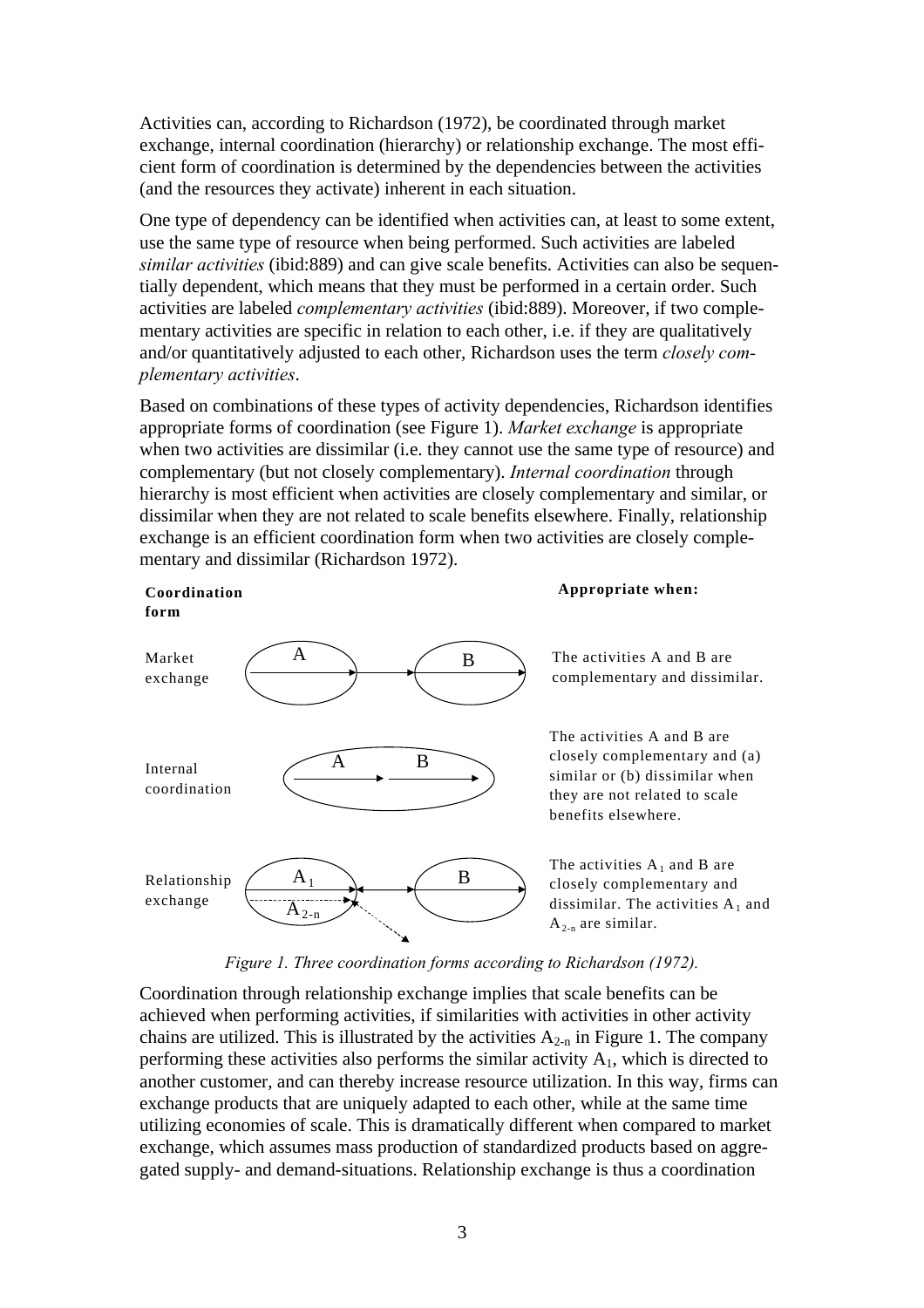form that has a strong influence on the efficiency of industrial structures, but which has received too little interest from academia (Richardson 1972).

Richardson's model thus enables analysis of efficiency in an activity structure that crosses firm boundaries. This article uses Richardson's model when analyzing the way in which Volvo and its suppliers organized their product development and production activities for the Volvo S80-model.

# **Case description – The activity structure for the Volvo S80<sup>3</sup>**

Volvo faced a very challenging situation at the start of the development of the Volvo S80. A new car model was not enough – a new platform was needed, from which a number of derivative products could be developed. In order to meet customer demands, it was also considered necessary to offer each car model in more variants than previously. Volvo's need for development and manufacturing resources was therefore immense, and new ways of working, both internally and with suppliers, were necessary.

The major changes were that the car was divided into a number of modules and systems, with suppliers assuming a more extensive responsibility. Volvo therefore cooperated with several suppliers during the development phase. The majority of these suppliers were global players who developed and manufactured modules for several other car manufacturers. Volvo's cooperation with these suppliers were by necessity far-reaching, and the suppliers were a natural part of Volvo's cross functional "module teams". The aim of the module teams was to integrate several different competencies (see Figure 2).



*Figure 2. Illustration of three module teams and the suppliers' roles.*

The changes in the industrial structure were also evident. A large number of suppliers have, traditionally, delivered one or a few components each to Volvo, who, in turn, has assembled these components at a pre-assembly station or on the main assembly line. The establishment by the module suppliers of local module assembly units (MAUs) that pre-assemble components into modules, changed this structure. One of the most noticeable advantages in this more parallel structure is that modules, and thereby cars, can be efficiently adjusted to customer requirements. Pre-assembling modules in separate flows also allows for modules to be tested before being fitted into the cars.

 $\overline{a}$ 

 $3$  The case study was performed during 1997 and 1999 and included a total of 113 interviews with different managers at Volvo and at twelve different suppliers. Nine interviews were conducted with representatives from the supplier Alpha and twelve with representatives from the supplier Beta.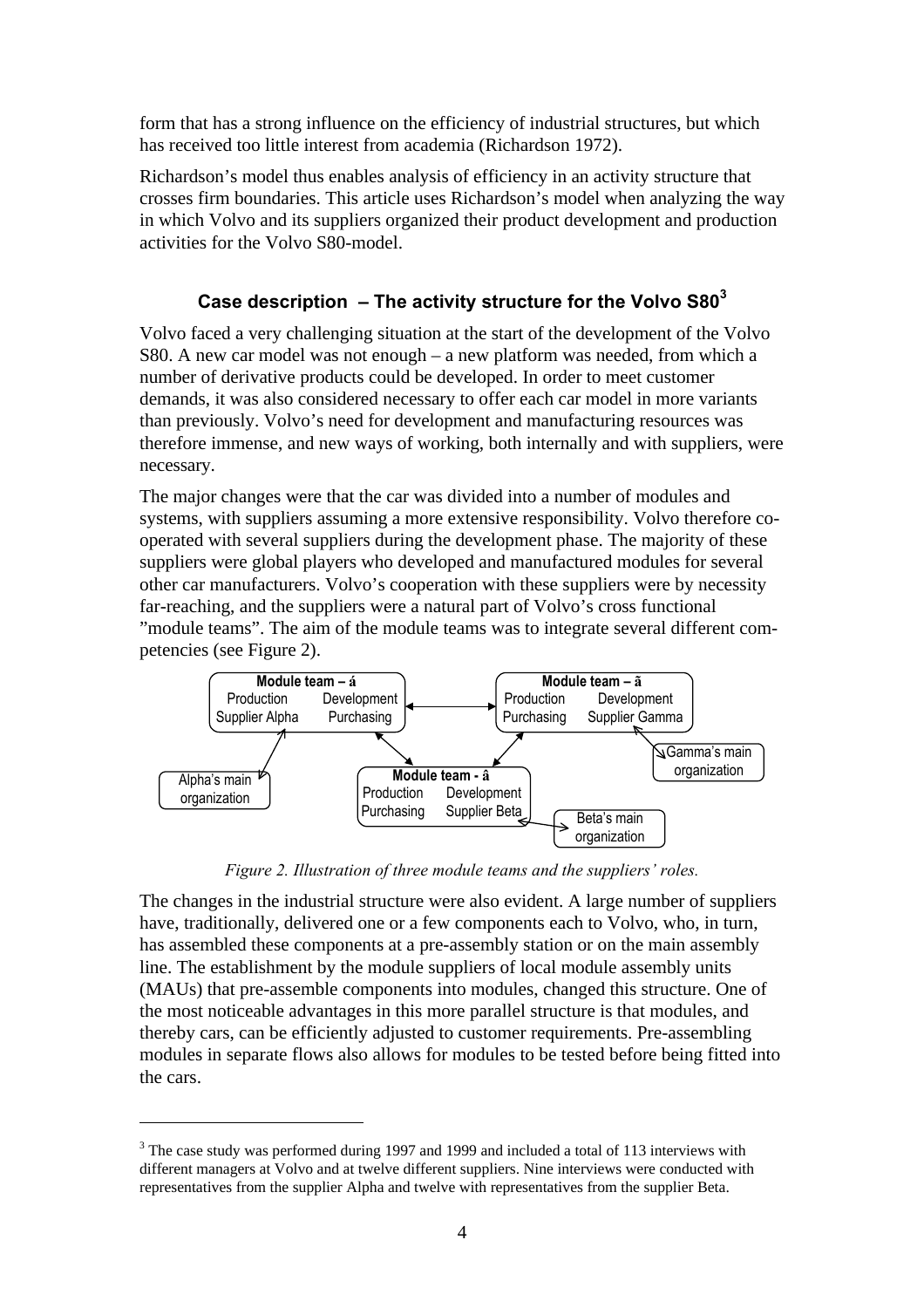Due to the large number of possible variants of each module, it is not efficient to keep buffers of finished modules. Instead, each module is assembled and delivered just-insequence to Volvo's final assembly line when that specific module is ordered. The modules are assembled and delivered within tight time constraints, since Volvo knows the exact sequence of cars to be assembled, and therefore**,** what modules are needed when cars are put on the assembly line (see Figure 3). The MAUs that deliver modules to the first assembly station have an order-to-delivery time of only four hours, while the MAUs delivering to the final assembly station have about 20 hours at their disposal.



*Figure 3. Illustration of modular supply to Volvo.*

Two of the suppliers who assumed a far-reaching responsibility for developing and manufacturing different modules are Alpha and Beta. Alpha and Beta are two of the biggest suppliers globally within the automotive industry and they deliver components and modules to a large number of car manufacturers. Both suppliers had resources in Volvo's module teams during the development of the S80-model, and they both established a MAU in Volvo's proximity. The following sections describe the relations between Volvo and Alpha and Beta respectively, in more detail.

# The relation between Volvo and Alpha – Product development

Alpha assumed a significant responsibility for the development of Module  $A_1$  for the S80-model and also, to some extent, for Module  $A_2$ . Alpha was thereby responsible for activities traditionally performed by Volvo and strongly linked to Volvo's core values. Both Modules  $A_1$  and  $A_2$  are vital for, for example, safety and quality. These links between Alpha's responsibilities and the characteristics that make a Volvo car unique had major implications for the conduct of the development work.

Alpha had many years of experience, gained from developing  $A_1$ -modules for other car manufacturers. Volvo could therefore benefit from Alpha's expertise when developing Module  $A_1$  for the S80-model. Alpha also had existing technical solutions and technologies that could enable shorter development time and lower cost per unit, if properly used. Volvo regarded these potential time and cost benefits as important**,** but had to continuously and carefully weigh them up against the aim of developing a car with unique characteristics.

Volvo's strive to develop a unique car, and thereby a unique Module A1, required intensive communication between Alpha and Volvo. However, Alpha had no development resources in close proximity to Volvo at the start of the development project. Alpha's development resources were concentrated in one of their plants that already developed and manufactured  $A_1$ -modules for another car manufacturer. Although Alpha had a representative at Volvo for coordinating the development of Module  $A_1$ ,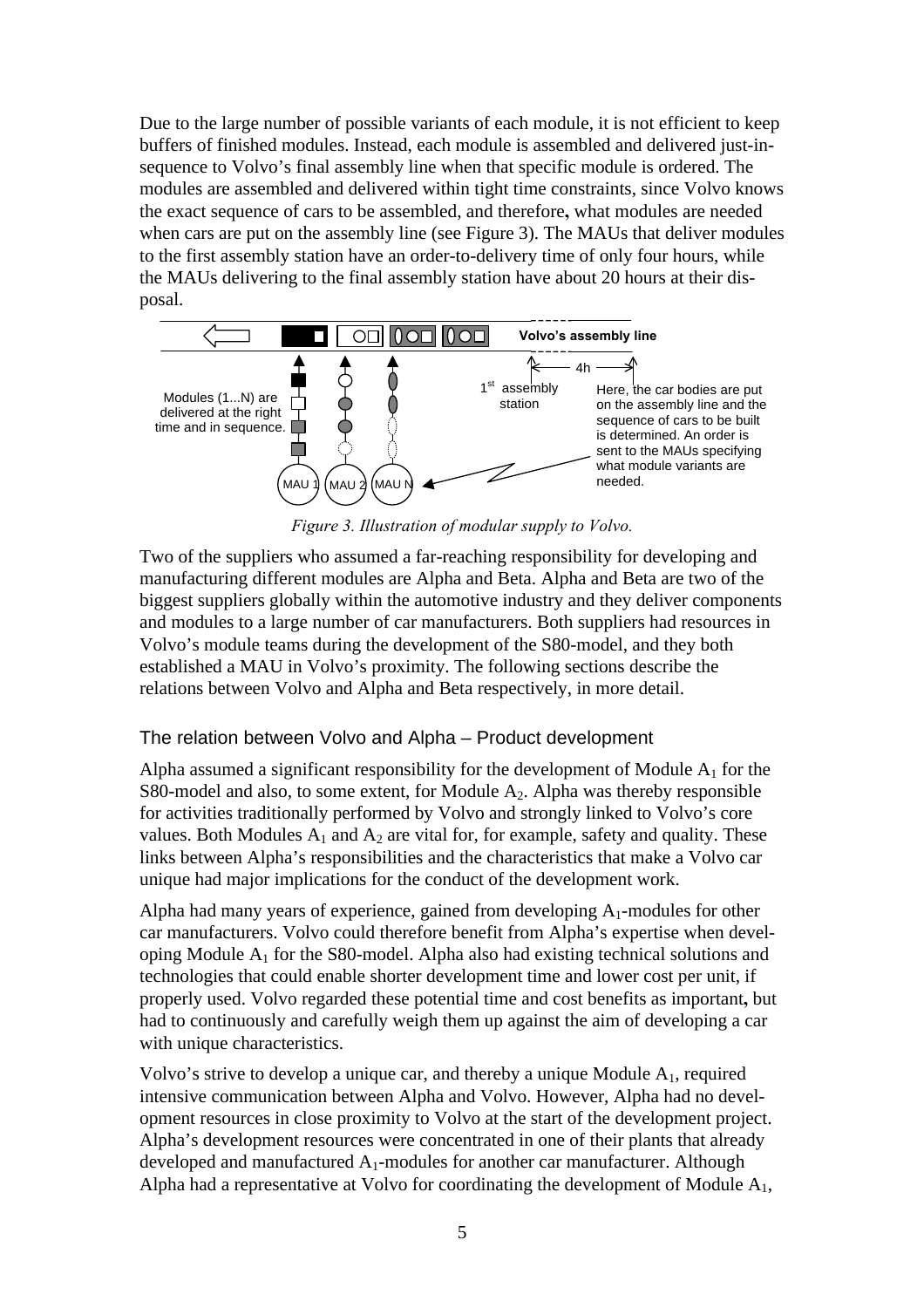they performed the main part of the development work at this other plant. One of Alpha's advantages was that one of their manufacturing units had been acquired from Volvo and had over 30 years experience of manufacturing A1-modules for Volvo. This promoted a good relationship between the product development and manufacturing departments.

While most parts of the car were developed in parallel, it was difficult for Volvo to specify the function and appearance of Module  $A_1$  in detail to Alpha. The design and engineering of Module  $A_1$  needed to be continuously adjusted to other parts of the car, e.g. the electrical system. Unexpected problems occurred from time to time, which resulted in changed specifications. One such example was when engine vibrations spread to Module  $A_1$ . The development cooperation between Volvo and Alpha was therefore far from linear.

Alpha had a less extensive responsibility for the development of Module  $A_2$ , which needs to be adjusted to several other parts in the car. Module  $A_2$  also has a major influence on the "look and feel" of the finished car. Volvo therefore retained a large part of the development responsibility for Module  $A_2$  in house. Alpha's role was primarily to develop technologies enabling them to manufacture the geometrically complex basic component in Module A2.

#### The relation between Volvo and Alpha – Production

Alpha had supplied different components and modules to Volvo for several years prior to the S80. For the S80, Alpha and Volvo agreed that Alpha's existing plant should continue to deliver  $A_1$ -modules to Volvo. Although this plant assembled  $A_1$ -modules in sequence, it was not, however, a strict module assembly unit (MAU). Instead, it was a complete plant in the sense that it not only assembled  $A_1$ -modules but also manufactured some of the components. The other components were purchased from other suppliers, some of which were chosen and quality-certified by Volvo.

The situation regarding Module  $A_2$  was slightly different. The  $A_2$ -modules were assembled in a MAU located very close to Volvo (at a driving distance of 10 minutes). This MAU also assembled and delivered A3-modules. Alpha became responsible for this MAU when they acquired the supplier that was responsible for the  $A_2$ - and  $A_3$ modules.

The main component in Module  $A_2$  is manufactured in one of Alpha's plants, which also manufactures the main component in  $A_2$ -modules for another car manufacturer. Some potential synergies thus exist in Alpha's manufacturing plant, even though the total volume is rather low. The other components that are pre-assembled in Alpha's MAU are delivered from external suppliers. Volvo designs most of these components, and Volvo also determined which suppliers should supply them.

When Alpha's MAU has finished the assembly of an  $A_2$ -module, it is loaded onto a special carrier for transportation to Volvo. The  $A_2$ -module is then pre-assembled, together with a few other components, into a higher-level module (Module  $V_2$ ), which is one of the few modules that Volvo assembles in house. Volvo's internal MAU that assembles  $V_2$ -modules shares the building and several other types of resources with the main assembly shop. The  $A_2$ -modules are thus not delivered directly to the main assembly line, but to an internal MAU integrated into Volvo's ordinary assembly organization.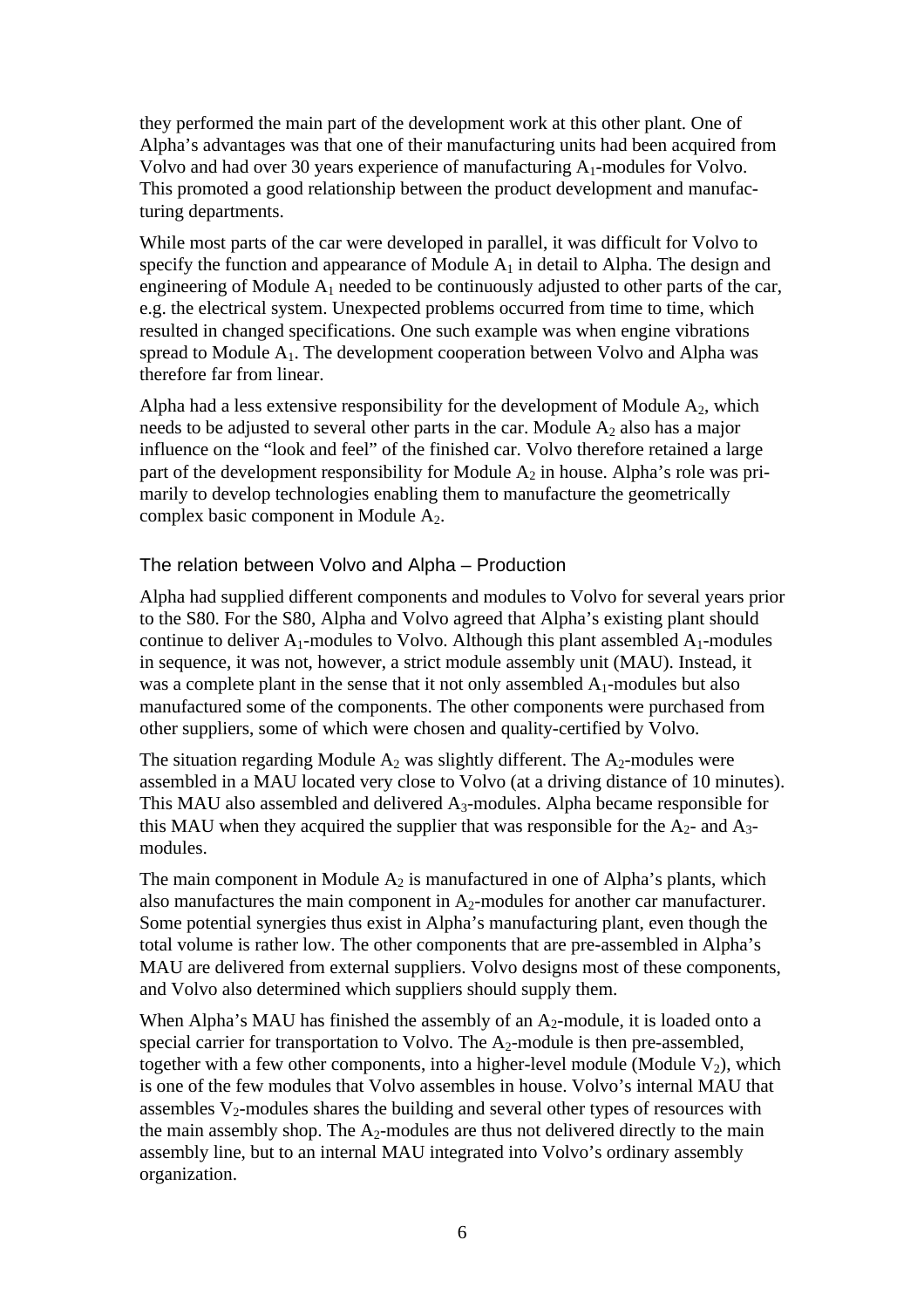About a year after the start of production for the S80-model, Alpha moved its assembly operation for  $A_1$ -modules to a building located within Volvo's plant area. As space was available in the new building, Alpha also moved the assembly of  $A_2$ - and A3-modules from the existing MAU. Although the potential synergies between the three modules are limited, Alpha could spread some administrative costs over a larger output. Additional synergies were exploited, as Alpha utilized skilled people from its other MAUs supplying A1-modules to other car manufacturers.

# The relation between Volvo and Beta – Product development

Volvo chose a rather novel technology for the development of System B, which is dispersed to several parts of the car and is therefore vital for the car's characteristics. Volvo needed help to use this novel technology and began cooperation with Beta, after a thorough comparison of different suppliers. Although Beta was a new supplier to Volvo, they were regarded as having the necessary developmental resources and technological skills. Beta also had internal component plants and a large number of suppliers and was therefore expected to contribute production aspects to the development project. Moreover, Volvo valued Beta's existing development projects with other customers.

Volvo invited Beta to participate during the pre-study phase of the complete P2 project, which was very early compared to Volvo's traditional practices. Since Volvo and Beta were new to each other, they perceived the cooperation as slow and hardworked in the beginning. Much time was spent determining who should do what, and when etc. To solve these and any other problems early on, Volvo and Beta had special meetings, held in an atmosphere characterized by frankness and directness. These meetings resulted in a very "open" relationship between Volvo and Beta, who also made joint evaluations of their relationship. Due to these and other activities aimed at improvement, Volvo and Beta quickly acquired a common view both on their relationship and the project.

It was also important for Beta to fit into Volvo's development teams. Volvo therefore arranged special seminars and workshops for Beta's personnel. However, Beta initially had problems in increasing their development capacity in Sweden. Beta therefore hired people previously employed by Volvo and in this way they were integrated with Volvo's organization while at the same time increasing their capacity. Another consequence was, however, that Volvo occasionally felt that Beta's competence was too similar to their own.

Volvo had great difficulties in specifying in detail the function of System B. This was due to the novel technology used and the parallel development of the car, implying that new functions were added and existing ones changed. Several of these functions were developed by other system- and module-suppliers, which made it difficult for Beta to get a holistic view of all of the requirements of System B. The development of System B was therefore highly iterative and performed in close cooperation between Volvo and Beta. The co-location of engineers in the module team and their mutual efforts to get to know each other proved very valuable during this process.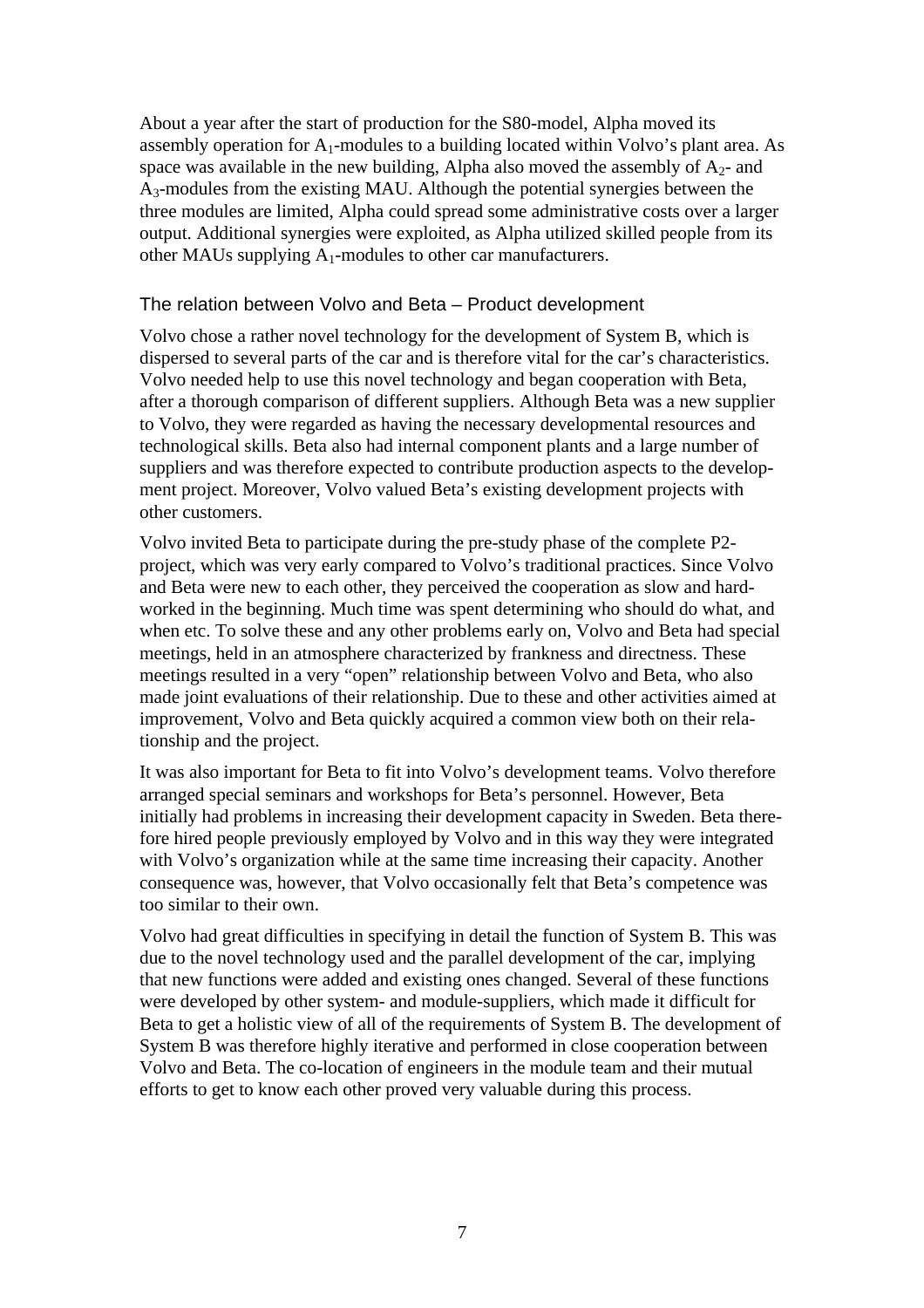The relation between Volvo and Beta – Production

The modules realizing System B exist in a large number of variants. Beta therefore established a MAU in close proximity to Volvo. During the establishment of the new MAU, Beta deployed project leaders from its other plants to help the local and recently employed management team.

Beta's MAU supplies Volvo with five modules, Modules  $B_{1-5}$ , that realize System B. Module  $B_1$  is delivered in batches, and Modules  $B_{2-5}$  are delivered in sequence. Module  $B_2$  is purchased from another supplier in batch, reloaded in the right sequence in the MAU and then delivered to Volvo. Modules  $B_{3-5}$  are pre-assembled in Beta's MAU and delivered in sequence to Volvo. The MAU also delivers a few modules to Volvo Trucks, thus allowing the MAU the possibility of spreading some administrative costs over a larger volume.

Beta's MAU has three small assembly lines, one each for Modules  $B_{3-5}$ . The equipment used in the lines is in many ways unique when compared to the equipment used in Beta's other MAUs. This is obviously due to the unique characteristics of the products delivered by Beta to Volvo, but it is also dependent on Volvo's influence on the design of Beta's assembly process.

To maintain a high level of service to Volvo, one of Beta's employees works full-time as a customer support. His role is to solve all problems related to the delivered modules that are found at Volvo's assembly line, and, to give feedback to the MAU. The customer support person therefore spends most of his time at Volvo.

There are basically two main components in Modules  $B_{3-5}$ . These are manufactured and delivered by two other Beta plants. Even if these components are uniquely adapted for Volvo, the plants can still use some of the equipment and working processes used for other products. Scale benefits can thereby be achieved in the component plants. This is especially evident in one of Beta's manufacturing plants, which manufactures a huge amount of main components for B-modules delivered to a number of different car manufacturers. The assembly activities performed in this plant are further rather similar to the ones performed in Beta's MAU dedicated to Volvo. The activities in the manufacturing plant are, however, not unique for each individual car and must not be performed in sequence, which enables scale benefits to be attained. Beta also achieves economies of scale when purchasing standard components for B-modules that are delivered to several car manufacturers.

Beta has several MAUs that deliver B-modules to different car manufacturers. In order to transfer improved ideas and working practices, Beta tries to standardize the operation of its MAUs. Beta also tries to standardize the relationships between its main plants and the different MAUs, for instance in terms of the ordering systems and procedures used. In this way, Beta tries to achieve scale benefits wherever possible, with the additional aim of being a full-service supplier of B-modules.

# **Analyses of activity dependencies**

The case shows that the network encompassing Volvo and the module suppliers is complex and includes several different types of activity dependencies. The illustrated activity structure is analyzed in this section based on Richardson's efficiency model from 1972.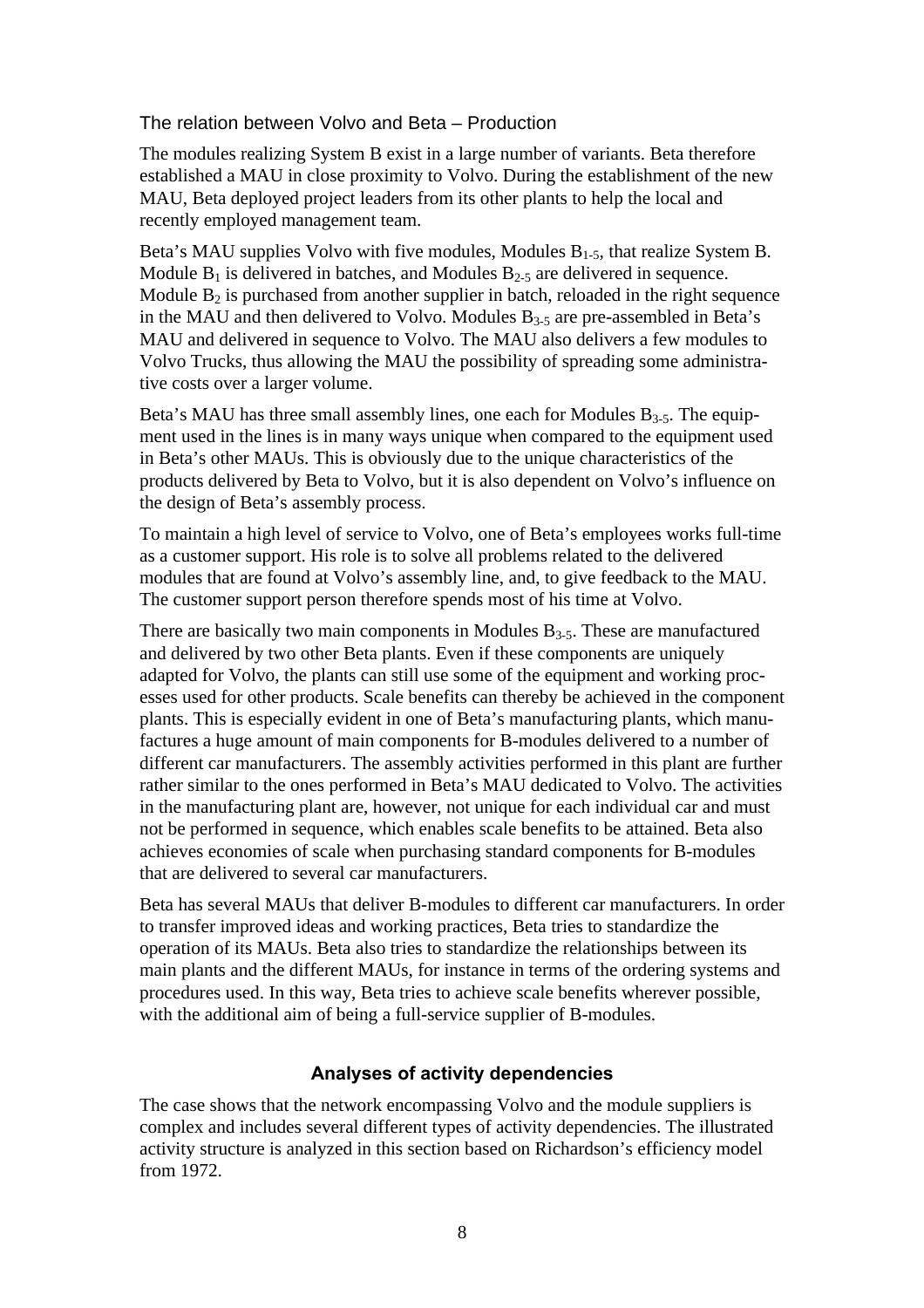# Adjustments give closely complementary activities

Some of the components in a Volvo S80 are standardized and can be found in other car models**,** as well as in other types of products. An evident example is nuts and bolts, which are designed and manufactured independently of Volvo's production of cars. The related activities do not need to be coordinated before they are performed. The activities are thus only *complementary* (Richardson 1972).

A majority of the activities undertaken by Volvo and the module suppliers are, however, adjusted to each other, as illustrated in the case. Alpha for instance, adjusted the development activities for Module A1 according to Volvo's unique requirements on quality and safety. Beta also adjusted their development activities due to Volvo's unique requirements on the functions implemented by the System B. These adjustments resulted in unique products and processes, and the related development and manufacturing activities were uniquely adapted to Volvo. Volvo's and the module suppliers' activities are in this way qualitatively and quantitatively adjusted to each other, and the output from the activities cannot be used elsewhere. The activities must therefore be coordinated before they are performed, and they are therefore *closely complementary* (Richardson, 1972).

Some of the activities undertaken in the module supplier's main plants are thus completely adjusted to Volvo. Another aspect of *close complementarity* emerges when analyzing the activities in the module assembly units (MAUs), i.e. activities are not only specific for the Volvo S80 but also specific to individual cars. This stronger and more precise dependence was not only related to the product design, but also to time.

The case also reveals that several of the second tier suppliers' activities are *closely complementary* to Volvo's activities. Several of their products were dedicated to Volvo, and the output of their design and manufacturing activities could not be used elsewhere. It is thus clear that the car design influences the activity structures far beyond the single company and its relationships with direct parties.

#### Similar activities enable economies of scale

Volvo's requirements on unique products and technical solutions made it difficult for the suppliers to always use existing competencies, products and processes when undertaking activities. The *similarity* between the activities was thus reduced, which meant that the possibilities of achieving economies of scale were also reduced (Richardson, 1972). It would have been cheaper and the development cycle shorter if Volvo had bought the suppliers' existing products. One of Volvo's ambitions was therefore to utilize *similarities* between activities by encouraging suppliers to use their existing products and technical solutions where possible. Both Alpha and Beta used some standard components in all their modules. In this way, Volvo achieved a product that the customers perceived as unique, while at the same time, the suppliers could benefit from some economies of scale.

Moreover, activities can be *similar* and enable scale benefits, even if their undertaking requires different physical resources, as long as they require the same intangible resources – e.g. knowledge and skills. Alpha for instance, could benefit from their previous experiences of the development and manufacture of  $A_1$ -modules for other customers. Beta was in a slightly different position due to the novel technology used in System B. Beta had no existing solutions to refer to during the development phase.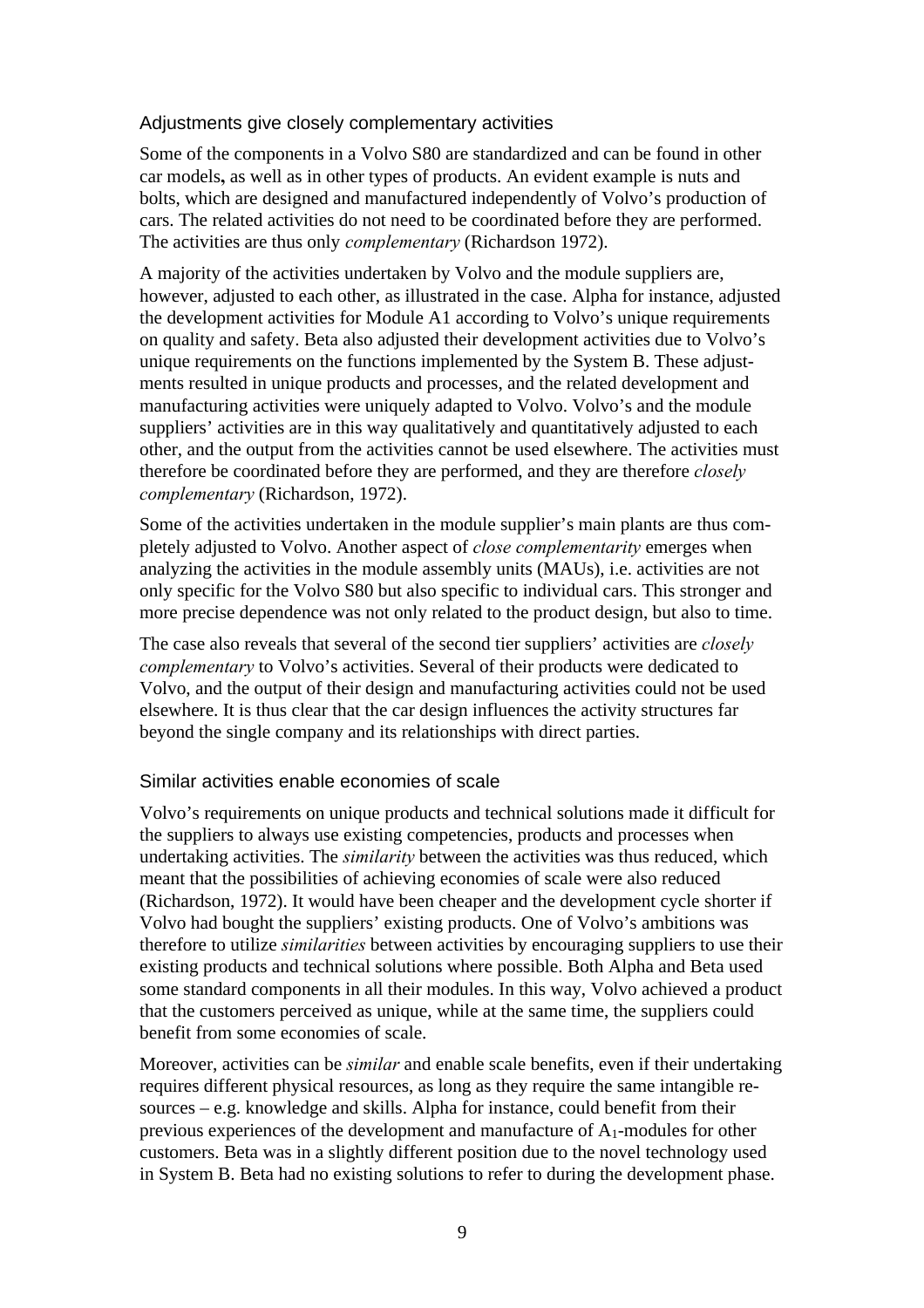Both Alpha and Beta had, however, experience of operating MAUs. These intangible resources in terms of MAU-operation, gained in other customer relations, could be utilized in their relationship with Volvo.

A supplier can also achieve scale benefits when developing and manufacturing several products for one customer. Alpha could, for instance, assemble the Modules  $A_{1-3}$  in one MAU. Although the equipment used when assembling the different modules differs, at least administrative activities, like information handling for instance, are similar. The purchasing company can gain similar scale benefits when utilizing the similarities between activities undertaken for the different modules but directed towards one supplier. Volvo therefore tried to standardize, i.e. increase the similarity between, different contacts with the MAUs.

Similarities can also be found between activities that are parts of the same activity chain. One example from the case is that almost the same type of resources could be used for Alpha's assembly of Module  $A_2$  as for Volvo's internal assembly of the  $V_2$ module. The Beta-case shows that activities can be similar in some dimensions but dissimilar in other dimensions. Beta's equipment is very different from Volvo's equipment. However, some similarities do exist due to the fact that Volvo assisted Beta in the process design.

The case thus clearly demonstrates that the actors involved strive to create unique products and thereby creates closely complementary activities, while at the same time trying to find new, as well as utilizing existing, similarities between activities. The results from these efforts, in terms of the dependencies between production activities, are summarized in Figure 4.



*Figure 4. Illustration of the dependencies between the manufacturing activities in the cases.*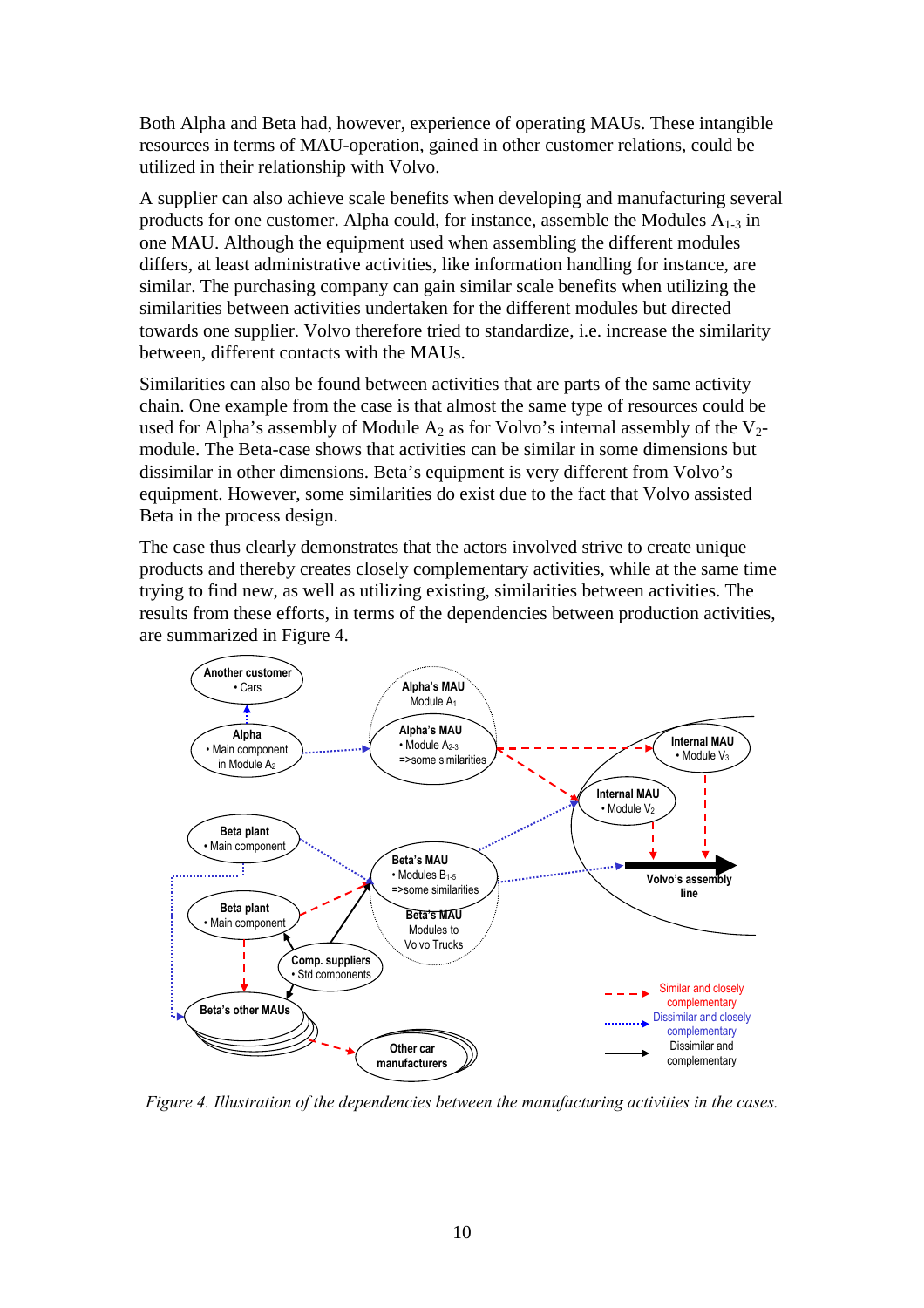## Complex dependencies give systematic complementarity

The analysis has so far been based on the terms and concepts presented in Richardson (1972), i.e. (*closely*) *complementary* and *similar* activities. The cases revealed, however, situations of activity dependencies that were difficult to analyze and explain with these concepts. One further step is therefore taken here, based primarily on an article published by Richardson (1998).

Additional complexity in activity dependencies is found when several of the activity chains resulting in an end-product (e.g. a car) are included in the unit of analysis. Richardson (1998:10) claims that activities can be regarded as *systematically complementary* when '*…a large number of closely complementary activities or investments have to be coordinated … where coordination will not develop spontaneously … but requires design and direction*'. Systematic complementarity thus exists when a number of closely complementary activities cannot be coordinated by cooperation, but rather, requires top-down direction**.**

Volvo's and all the MAUs' activities can thus be regarded as *systematic complementary*. This is especially evident when situations occur that deviate from the plans. A good example of this is when Volvo changes its production plan, which is done for example, when the paint shop cannot paint car bodies in a certain color. When this problem occurs, Volvo must produce cars in other colors. Every MAU has, however, a number of restrictions that make it impossible to change the production plan in certain ways. Most restrictions are due to the fact that the MAUs cannot acquire new variantspecific components without a certain lead-time, which is often too long when a change of plan is done. While the MAUs and Volvo's different restrictions are more often than not contradictory, this situation cannot be solved by means of cooperation between the parties involved. Someone, in this case Volvo, needs to make decisions about which cars and thus which modules should be built, i.e. which manufacturing and assembly activities are to be undertaken.

*Systematically complementary activities* are more prominent during the development phase, since the final result is unknown, several different technologies and subsystems should work together, and specifications are continuously changed and upgraded. The case description showed, for instance, how Module  $A_1$  was continuously adapted to other sub-systems and modules, and vice versa. By cooperation, the parties involved can occasionally coordinate two activities embedded in such a complex network of interdependencies. The technical dependencies are, however, more often than not, too numerous and too far-reaching to be coordinated by the cooperation of the parties involved. This is especially the case when any of the involved actors also needs to consider the requirements of several other parties who are not directly involved in the specific situation, e.g. the suppliers' other customers.

The development activities can thus be regarded as *systematically complementary* since they are interdependent on a large number of other activities and cannot be delimited in a simple way. This situation relates to what Thompson (1967) refers to as the most complex form of dependence, i.e. reciprocal dependence between activities, which means that one activity's input is another activity's output and vice versa. The output from each activity requires adjustment when undertaking the other activities, which in turn requires that the first activities are adjusted and so on. These *systematically complementary* activities must be coordinated through direction, or direct supervision, which in our case was done continuously by Volvo.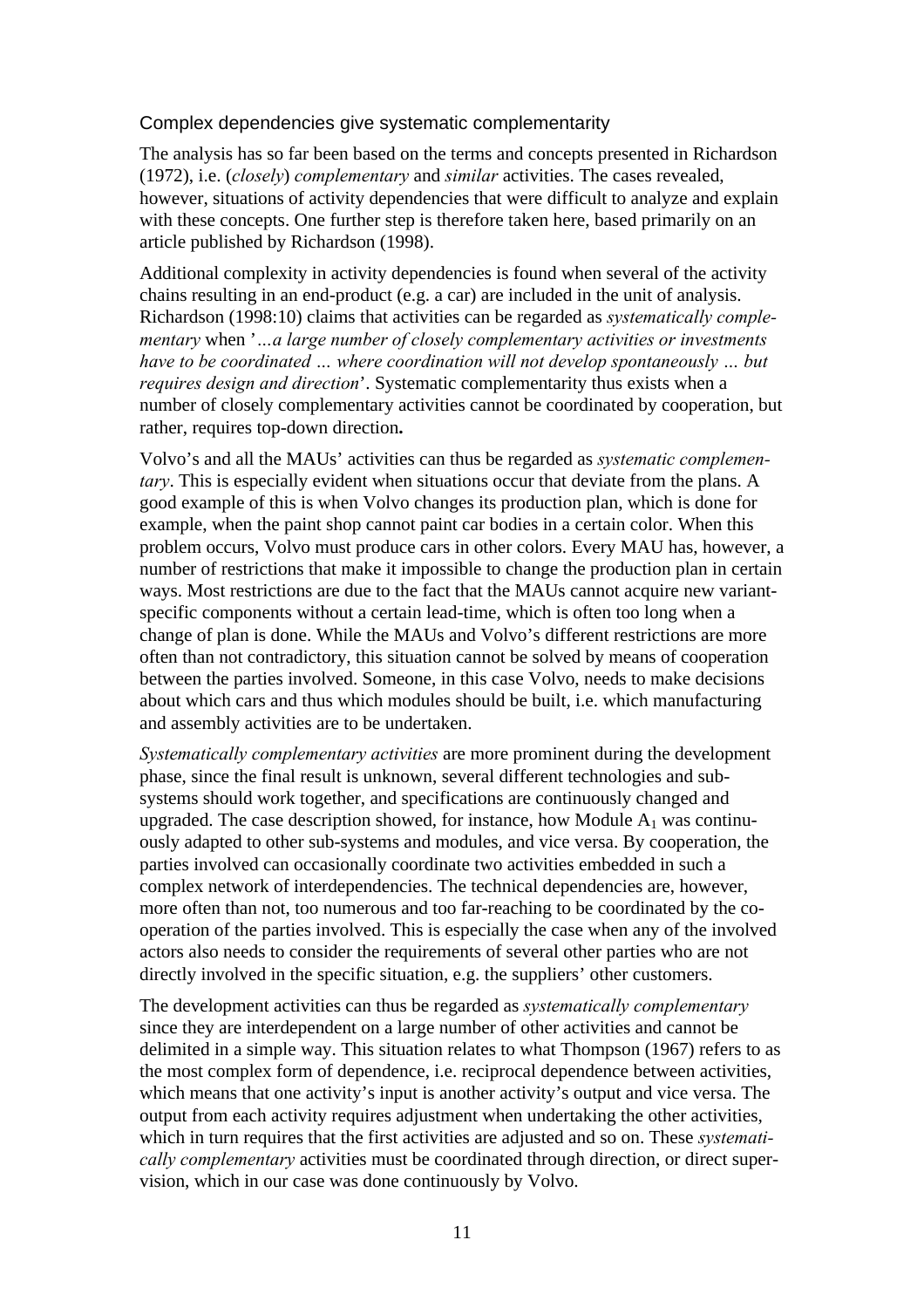# **Organizing activities in industrial networks**

Based on Richardson (1972, 1998), the above analyses show different types of dependencies between activities in terms of *similarities* and different types of *complementarities*. When it comes to the second part of this article's aim, the central question is how the involved actors can organize these different dependencies. Organizing is here defined as the division and coordination of activities between different organizational units (Mintzberg 1979).

# Organizing production activities

The case description and the analyses discussed activities that were *complementary* and *dissimilar*. One example given here was the manufacturing of standard components purchased by Beta for assembly into Modules  $B_{1.5}$ . The component manufacturing and Module  $B_{1-5}$  assembly activities require different resources for their undertaking and they do not need to be coordinated before being performed. In line with Richardson (1972), these activities were organized by means of market exchange as the form of coordination.

Another type of activity dependence found in the case was *closely complementary* activities. Two different types of close complementarity were identified. One type was activities that were unique to the Volvo S80 as a whole, and another type was the activities that were unique to each individual car. The former activities do not need to be performed in Volvo's proximity. They could therefore be performed in the suppliers' main plants, where other *similar* activities are performed that are destined for other customers. The suppliers (and Volvo) could thereby benefit from economies of scale in these main plants, as the activities were coordinated through hierarchy.

Due to some activities in the suppliers' main plants being unique to the Volvo S80, and thereby *closely complementary* to the activities in the MAUs, extensive coordination was required. Market exchange was therefore not an efficient alternative, and either internal coordination or relationship exchange was the most preferable form of coordination. However, coordination and organization of activities between the main plant and the MAU cannot be studied in isolation. If these plants are coordinated through hierarchy, it is evident that the MAUs and Volvo's activities will be coordinated through relationship exchange, and vice versa. The *close complementarity* between each MAU and Volvo's activities must also be considered. This is especially the case insofar as the activities in each MAU are dedicated to each individual car.

The most preferable coordination form (relationship exchange or hierarchy) in this situation depends, according to Richardson (1972), on the potential *similarities* that can be utilized. The case showed that both the buying firm and the supplier could perform activities in other parts of their organizations that are similar to those undertaken by the MAU, some of which may be purely administrative. The buying firm's and the supplier's possibilities to exploit such *similarities* between the *closely complementary* activities must thus be considered when organizing, i.e. when determining the form of coordination (see Figure 5).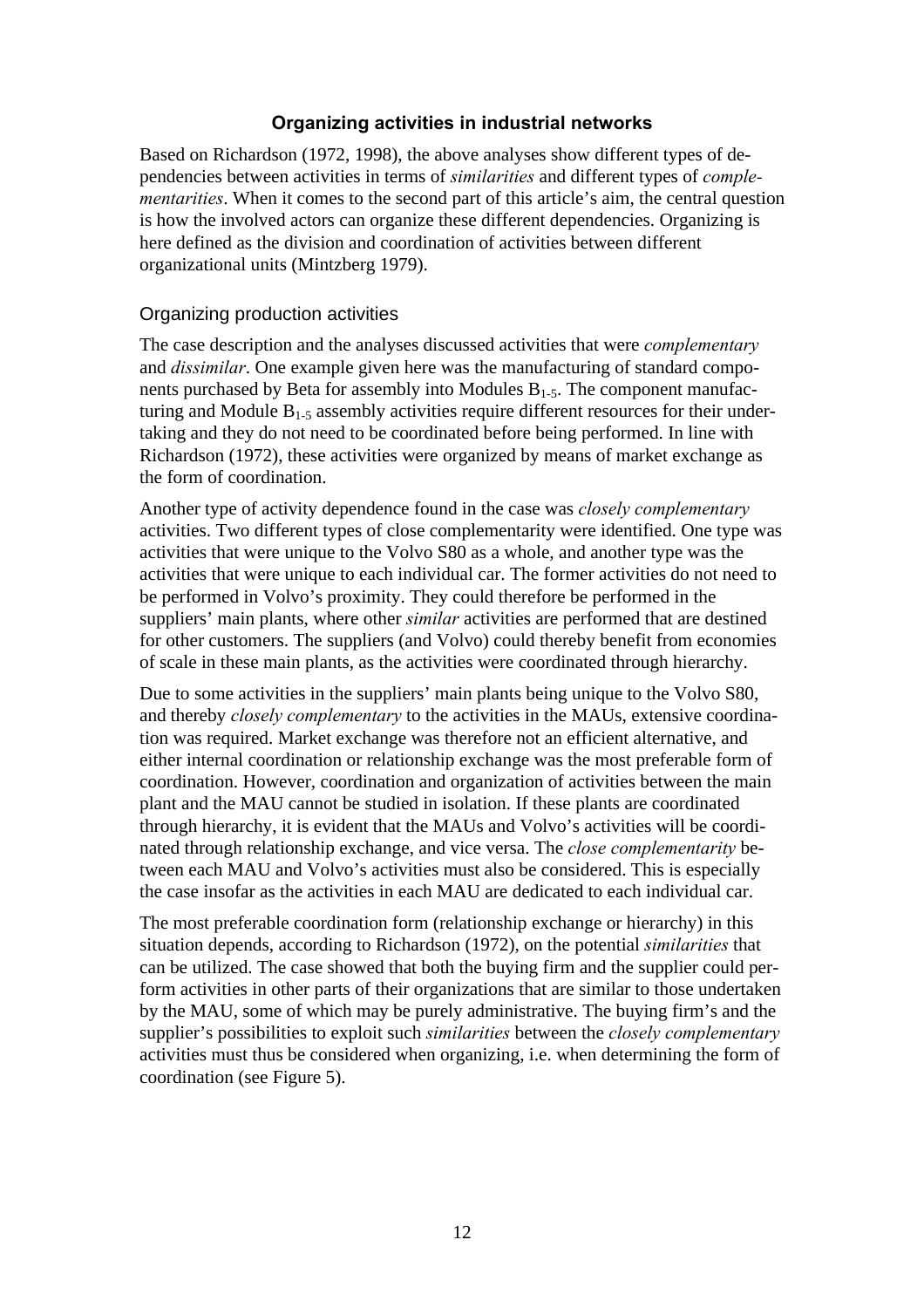

*Figure 5. The choice of coordination form depends on similarities.*

Regardless of what coordination form is chosen in such situations (i.e. relationship exchange or hierarchy), it is clear that the organizational boundaries created will internalize some activity dependencies and externalize others. Volvo could, for instance, internalize the closely complementary activities in a MAU within the hierarchy. This would, however, externalize the dependence between the MAU and the supplier's main plant. The actors performing the divided manufacturing activities must therefore utilize coordination mechanisms that correspond to the coordination requirements (Thompson 1967) – which are determined by the dependencies between the activities – regardless of the extension of the firm boundaries. Figure 6 illustrates how different coordination mechanisms (see Mintzberg 1979) cross different coordination forms in the network. The conclusion is therefore that the actors need to create formal and informal organizational units, some temporary and others more long term, that are based on one or more coordination mechanisms that internalize some activity dependencies.



*Figure 6. Different coordination mechanisms cross the coordination forms.*

On a more general level though, it is clear that the organizing of activities by means of MAUs enhances Volvo's aim of achieving efficiency through both scale and product uniqueness. The MAUs' role in the overall system is to decouple the plants that manufacture components from Volvo's requirements on sequence deliveries. In this way the plants that manufactures components can really exploit the *similarities* between activities destined for different customers. Parallel to this decoupling role, the MAUs also need to perform the paradoxical task of integrating the plants manufacturing components with Volvo. A MAU thus performs a very important task in the overall system, i.e. it enhances efficiency through the utilization of similarities in the component plants, while at the same time ensuring the delivery of unique modules to the customer. A MAU could therefore be inefficient in itself while still contributing to the efficiency of the total industrial network.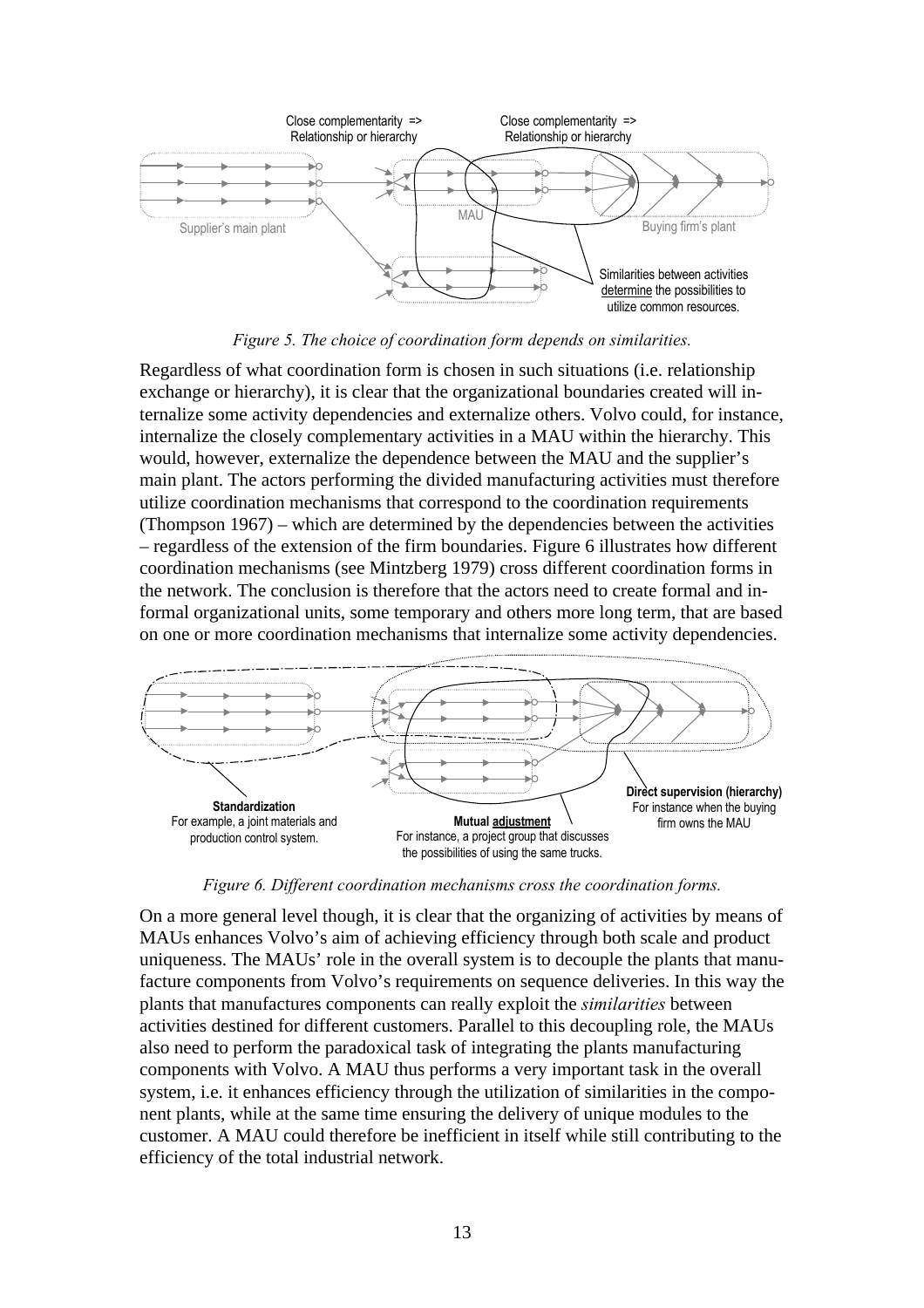# Organizing product development activities

The analysis established that dependencies between development activities are very complex, leading to a situation that Richardson (1998) labels *systematic complementarity*. Richardson claims that systematically complementary activities must, by necessity, be coordinated by hierarchy and thereby internalized within the firm boundary. This is a plausible conclusion considering that the firm boundary is the most prominent (and important) boundary in traditional economic theory. The case showed, however, that systematically complementary activities could be organized through relationship exchange.

The division of the product into modules delimits the extension of the complex dependencies that would result in systematic complementarity. Systematic complementarity was accepted within the modules, but an effort was made to minimize the dependencies between the modules. Each module interface was therefore designed to be as simple as possible in order to achieve as few crossing interdependencies as possible. The modules thus limited the extension of systematic complementarity across the product, which enabled more dependencies to be coordinated by mutual adjustment.

In this way the module teams constituted an important organizational mechanism in cooperation between Volvo and the suppliers. The module teams constituted a forum where suppliers could share their knowledge about their current resources (and how the modules could be designed to enhance the utilization of similarities) and their experiences of working with other car manufacturers. Volvo-employees from different functions could consider this input while also creating product characteristics that were unique to a Volvo-car. The module teams thus reduced the extension of dependencies between activities and facilitated coordination through mutual adjustment between team members and direction by team leaders.

The module teams did not, however, cover all the strong dependencies. Strong dependencies, and in some cases systematic complementarity, existed between activities performed in different teams. System B is a good example, since it cuts across most parts of a car. The related dependencies could not be coordinated by cooperation between all the concerned individuals in the different teams. Instead, direction was required, which was provided by project leaders who chaired meetings between the different module teams at different levels. By creating formal and informal organizational units in this way, Volvo and the module suppliers could coordinate the reciprocal dependencies through the module teams (see Figure 7).



*Figure 7. Organizing of the development work in module teams.*